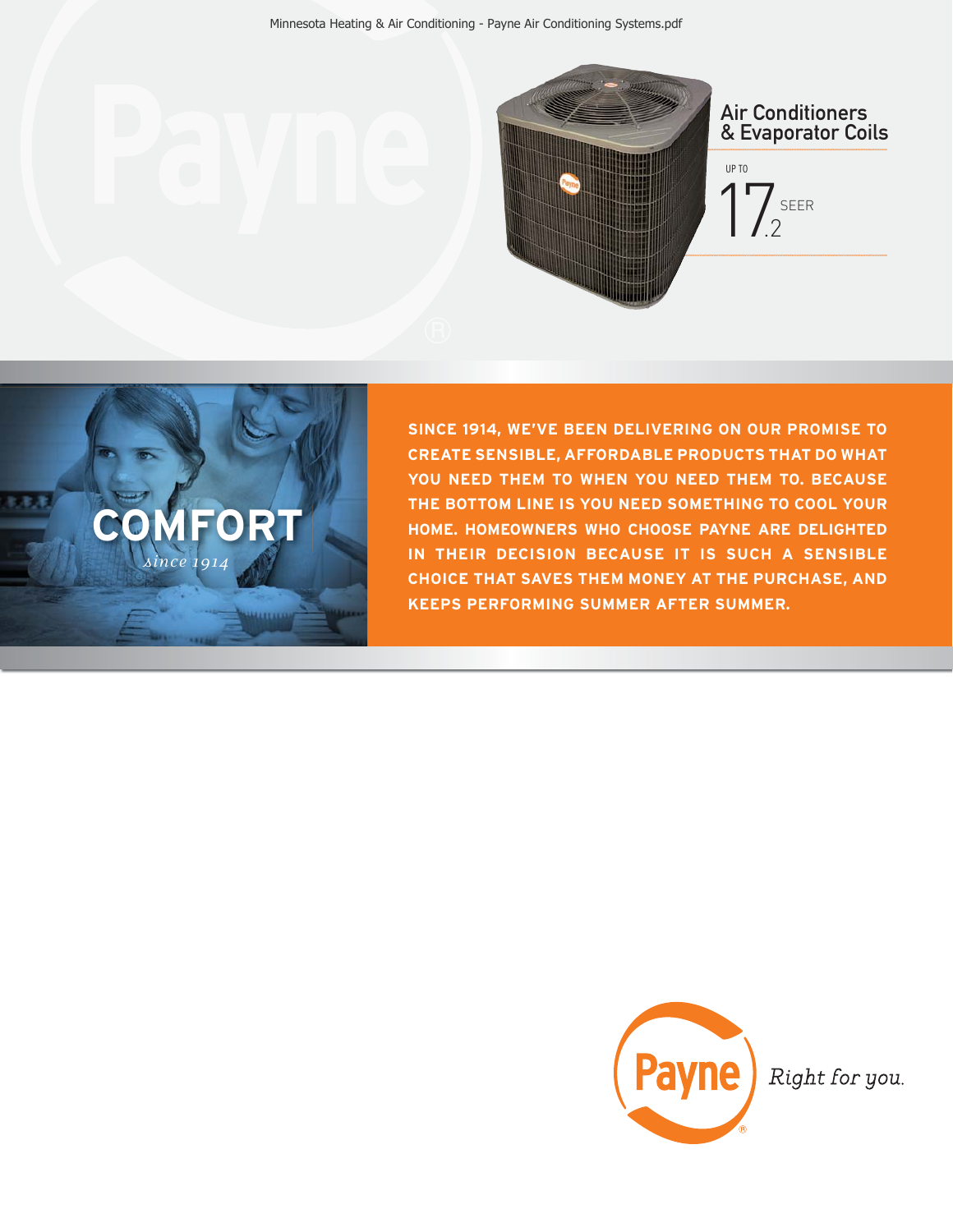## **OUR PROMISES WHAT IS SEER?**

### *The Well-Built Warranty.*

*Every air conditioner and evaporator coil we offer is covered with a 10-year parts limited warranty.\* This warranty applies to the original owner of the properly registered product.*

## *Run-tested and right for you.*

*Because we only feel comfortable providing you with long-lasting comfort and efficiency, only products that complete our testing with a 100% success rate make it out of the factory.* 

*Like a car's mpg, SEER (Seasonal Energy Efficiency Ratio) is the measure of cooling efficiency for an air conditioner. It tells you how much heat is removed from your home in relation to how many watts per hour it takes to reach your set comfort level. The higher the number the better, because when you waste energy you waste money.*

*To give you an example, the minimum SEER level for cooling operation in the U.S. is now 13. Payne offers models that well exceed that, giving you even better efficiency.*



\*Warranty period is 5 years if not registered within 90 days, Jurisdictions where warranty restrictions are not allowed will automatically receive a 10-year parts limited warranty. See warranty certificate at payne.com for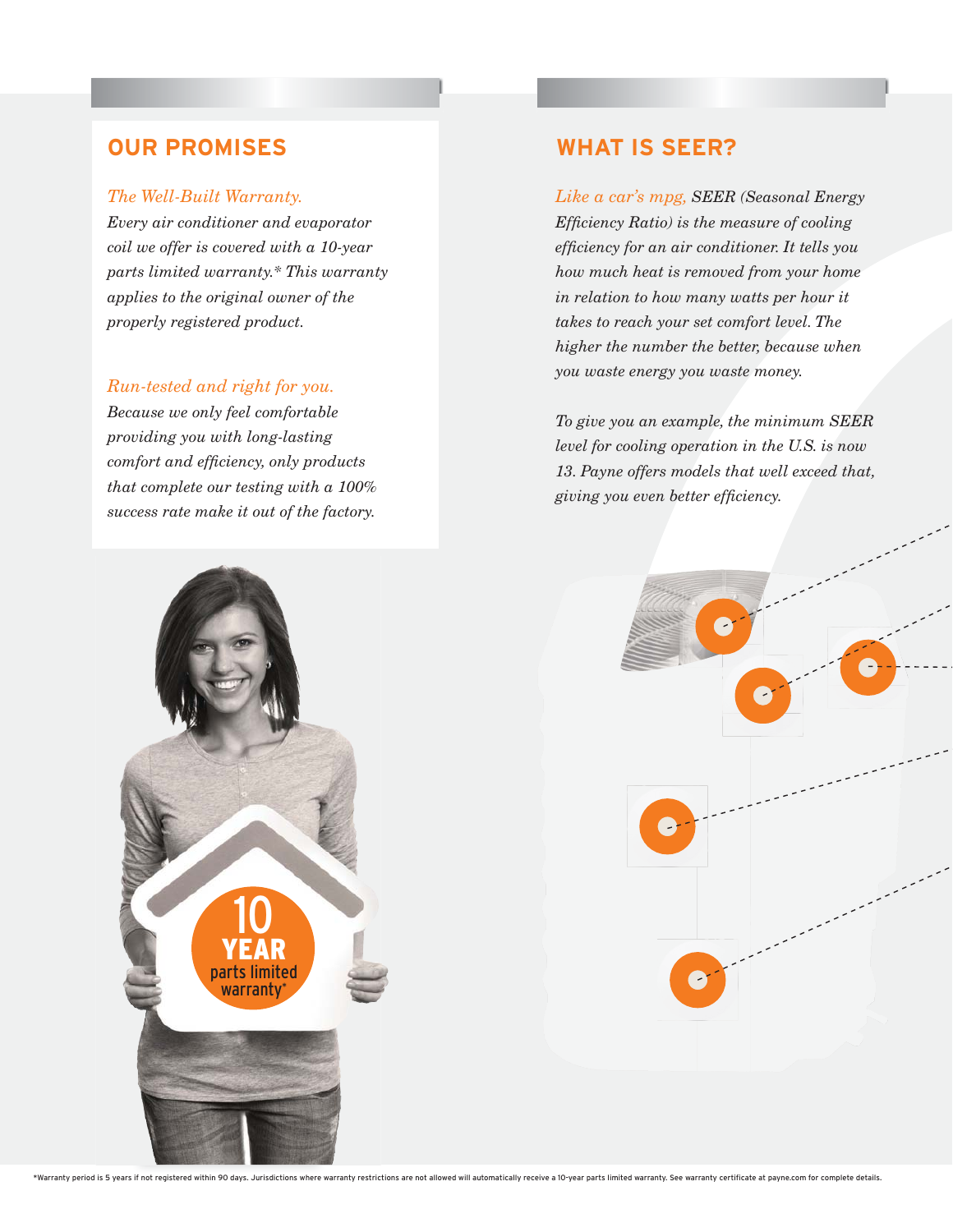*When you purchase Payne® products, you will soon find out why they are right for you. Our products aren't just affordable – they're* 

## **ENVIRONMENTALLY-SOUND R-410A**

These air conditioners use the EPA-approved and chlorine-free R-410A refrigerant, an environmentally-sound alternative to R-22, for minimal effect on the Earth's ozone layer.

- **Durable fan motor** Battling the summer heat for years of smooth-running operation, our fan motor ensures reliable comfort.
- **2** Minimal resistance The exclusive design of our fan blades improves economy and reduces noise from turbulent air movement.
- **3 Good looks** *—* The corrosion-resistant, painted exterior finish will stay looking good now, and for years to come.
- **4 Reliable R-410A compressor** You want the most important part of the entire unit to stay running strong, right? With built–in protective features, our compressor operates quietly and reliably for years of cooling comfort.
- **5 Smooth and quiet** Rubberized isolation pads create a buffer between the base pan and the compressor to absorb vibrations and minimize noise.

An important part of your new cooling system's optimum performance is the **indoor coil.** We offer a variety of models to match with the air conditioner you have selected. Your Payne® dealer can help determine the one that is right for you.

# **PEACE OF MIND AIR CONDITIONERS**



וומנו Right for